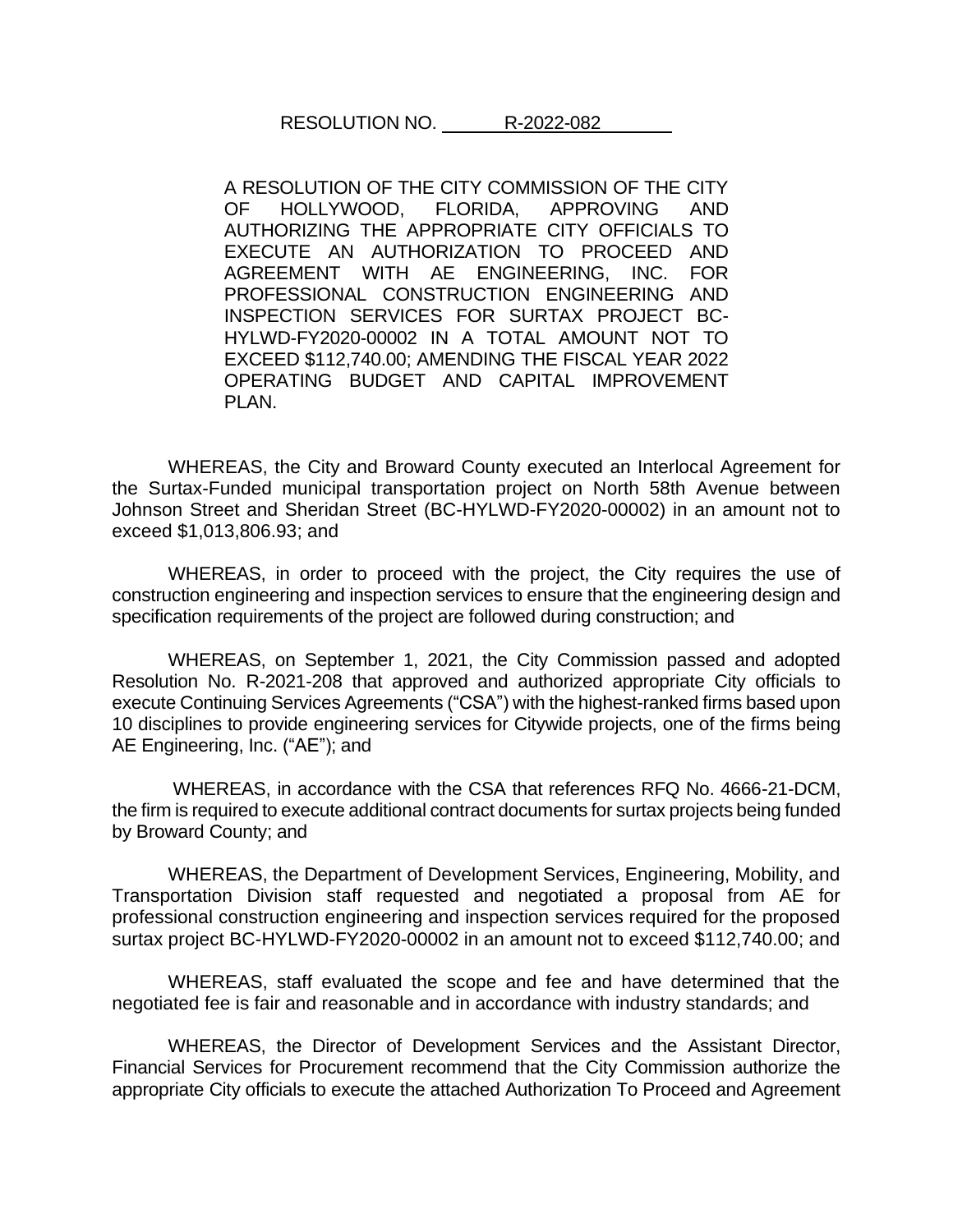with AE based upon the project scope and fee and the terms and conditions of the attached Agreement for Construction Engineering & Inspection Services; and

WHEREAS, the Fiscal Year 2022 (FY 2022) Operating Budget was adopted and approved by the City Commission pursuant to Resolution R-2021-244 at the second Public Budget Hearing on September 23, 2021; and

WHEREAS, the FY 2022 Capital Improvement Plan was adopted and approved by the City Commission pursuant to Resolution R-2021-245 at the second Public Budget Hearing on September 23, 2021; and

WHEREAS, it is necessary to amend the approved FY 2022 Operating Budget and Capital Improvement Plan as set forth in the attached Exhibit "1".

NOW, THEREFORE, BE IT RESOLVED BY THE CITY COMMISSION OF THE CITY OF HOLLYWOOD, FLORIDA.

Section 1: That the foregoing "WHEREAS" clauses are ratified and confirmed as being true and correct and are incorporated in this Resolution.

Section 2: That it approves and authorizes the execution, by the appropriate City officials, of the attached Authorization to Proceed with AE Engineering, Inc., together with such non-material changes as may be subsequently agreed to by the City Manager and approved as to form and legal sufficiency by the City Attorney.

Section 3: That it approves and authorizes the execution, by the appropriate City officials, of the attached Agreement with AE Engineering, Inc., together with such non-material changes as may be subsequently agreed to by the City Manager and approved as to form and legal sufficiency by the City Attorney.

Section 4: That these Amendments to the FY 2022 Operating Budget and FY 2022 Capital Improvement Plan for the Fiscal Year beginning October 1, 2021 and set forth in detail in the attached Exhibit "1" are adopted and authorized as Amendments and/or Adjustments to the Operating Budget and Capital Improvement Plan of the City of Hollywood, Florida, for the Fiscal Year 2022.

Section 5: That the Department of Financial Services is authorized to establish such line-item accounts as may be necessary to properly monitor and track appropriations.

Section 6: That this Resolution shall be in full force and effect immediately upon its passage and adoption.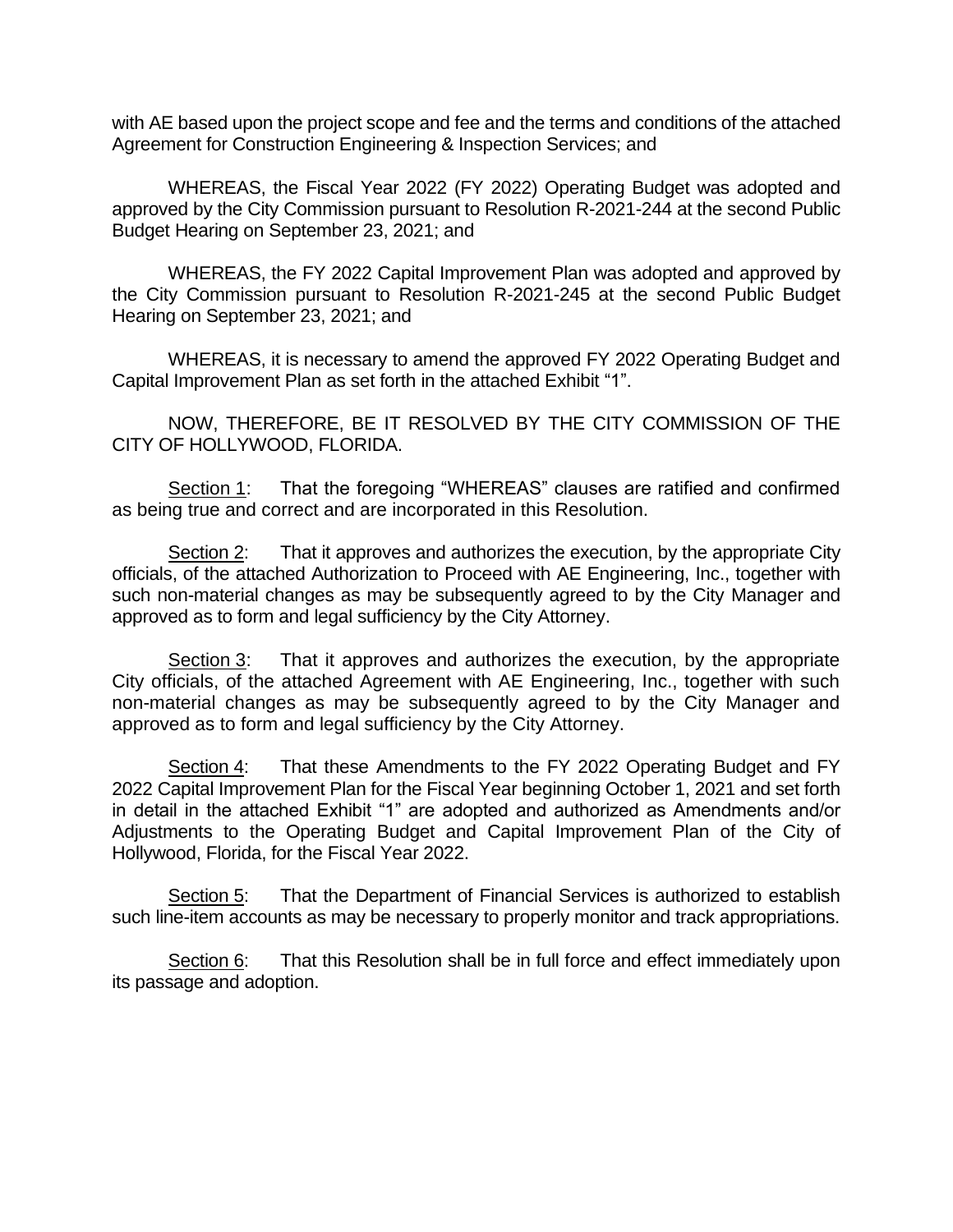A RESOLUTION OF THE CITY COMMISSION OF THE CITY OF HOLLYWOOD, FLORIDA, APPROVING AND AUTHORIZING THE APPROPRIATE CITY OFFICIALS TO EXECUTE AN AUTHORIZATION TO PROCEED AND AGREEMENT WITH AE ENGINEERING, INC. FOR PROFESSIONAL CONSTRUCTION ENGINEERING AND INSPECTION SERVICES FOR SURTAX PROJECT BC-HYLWD-FY2020-00002 IN A TOTAL AMOUNT NOT TO EXCEED \$112,740.00; AMENDING THE FISCAL YEAR 2022 OPERATING BUDGET AND CAPITAL IMPROVEMENT PLAN.

PASSED AND ADOPTED this 6th day of April 5th and 2022.

JOSH LEVY, MAYOR

ATTEST:

PATRICIA A. CERNY, MMC CITY CLERK

APPROVED AS TO FORM AND LEGAL SUFFICIENCY for the use and reliance of the City of Hollywood, Florida, only.

DOUGLAS R. GONZALES CITY ATTORNEY